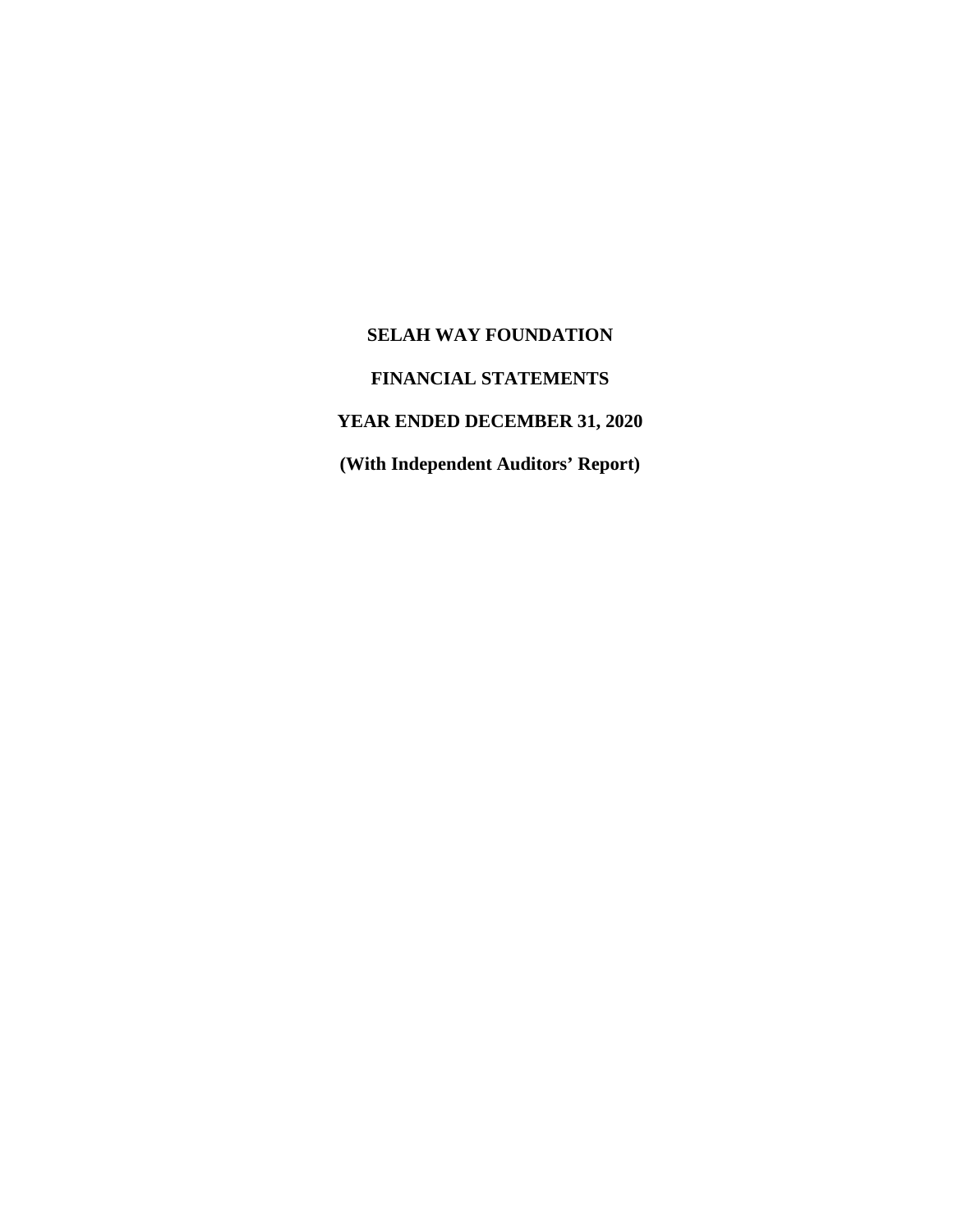# **TABLE OF CONTENTS**

# **DECEMBER 31, 2020**

| <b>INDEPENDENT AUDITORS' REPORT</b>     | $1 - 2$ |
|-----------------------------------------|---------|
| FINANCIAL STATEMENTS:                   |         |
| <b>Statement of Financial Position</b>  | 3       |
| <b>Statement of Activities</b>          |         |
| <b>Statement of Functional Expenses</b> | 5       |
| <b>Statement of Cash Flows</b>          | 6       |
| <b>Notes to Financial Statements</b>    | 7-15    |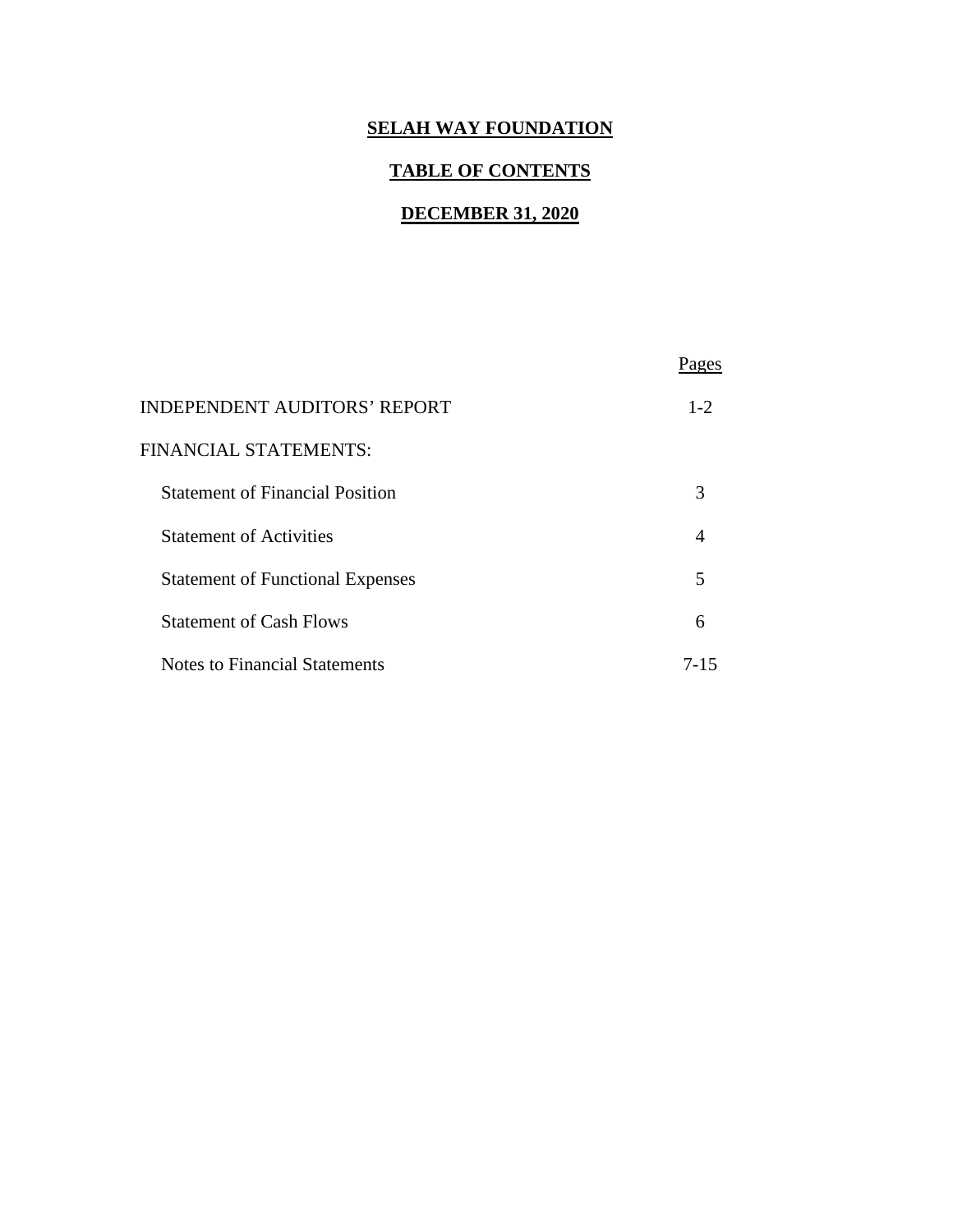

# **INDEPENDENT AUDITORS' REPORT**

Board of Directors Selah Way Foundation Chicago, Illinois

We have audited the accompanying financial statements of Selah Way Foundation, which comprise the statement of financial position as of December 31, 2020, and the related statements of activities, functional expenses, and cash flows for the year then ended, and the related notes to the financial statements.

### *Management's Responsibility for the Financial Statements*

Management is responsible for the preparation and fair presentation of these financial statements in accordance with accounting principles generally accepted in the United States of America; this includes the design, implementation, and maintenance of internal control relevant to the preparation and fair presentation of financial statements that are free from material misstatement, whether due to fraud or error.

### *Auditor's Responsibility*

Our responsibility is to express an opinion on these financial statements based on our audit. We conducted our audit in accordance with auditing standards generally accepted in the United States of America. Those standards require that we plan and perform the audit to obtain reasonable assurance about whether the financial statements are free from material misstatement.

An audit involves performing procedures to obtain audit evidence about the amounts and disclosures in the financial statements. The procedures selected depend on the auditor's judgment, including the assessment of the risks of material misstatement of the financial statements, whether due to fraud or error. In making those risk assessments, the auditor considers internal control relevant to the organization's preparation and fair presentation of the financial statements in order to design audit procedures that are appropriate in the circumstances, but not for the purpose of expressing an opinion on the effectiveness of the organization's internal control. Accordingly, we express no such opinion. An audit also includes evaluating the appropriateness of accounting policies used and the reasonableness of significant accounting estimates made by management, as well as evaluating the overall presentation of the financial statements.

We believe that the audit evidence we have obtained is sufficient and appropriate to provide a basis for our audit opinion.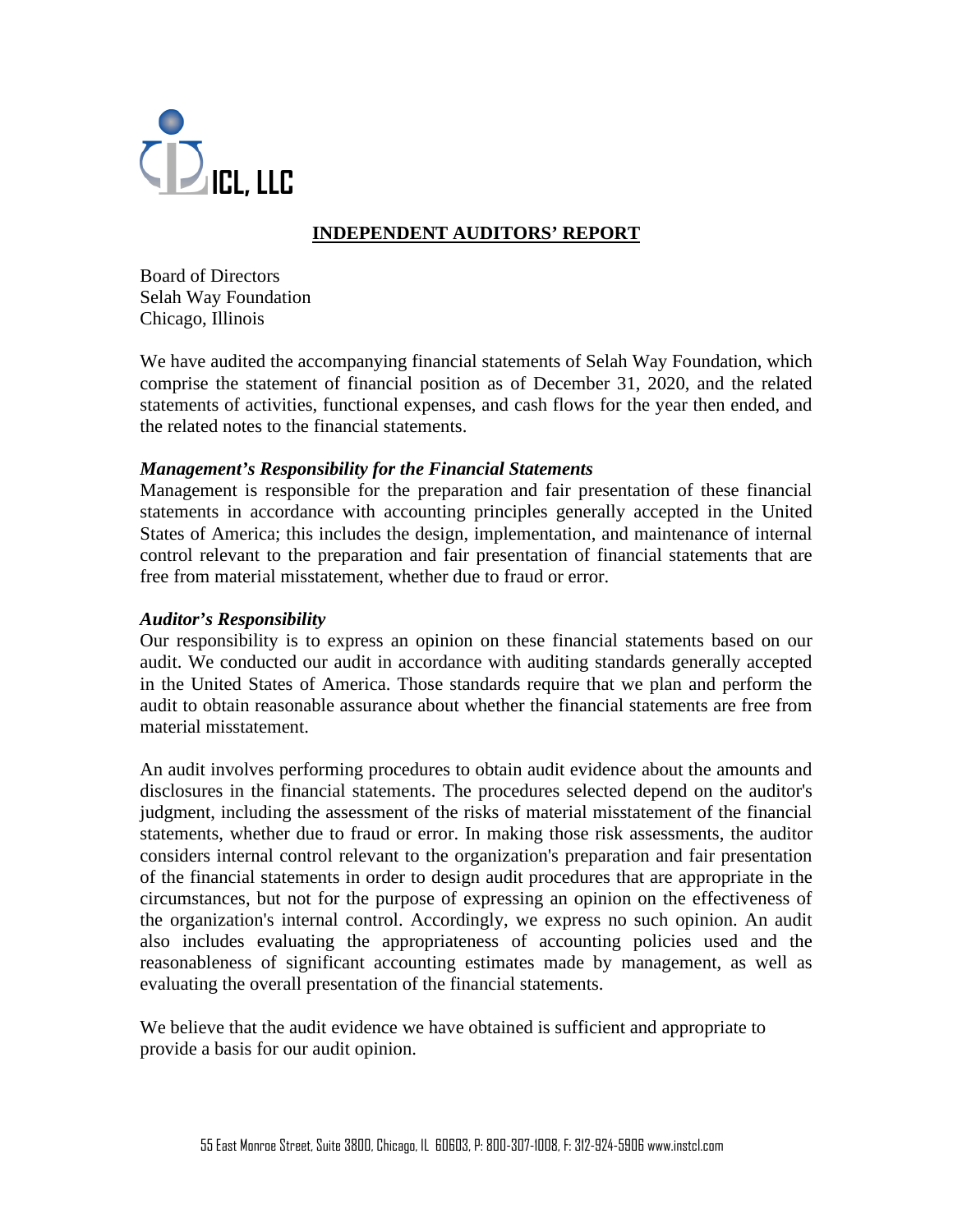#### *Opinion*

In our opinion, the financial statements referred to above present fairly, in all material respects, the financial position of Selah Way Foundation as of December 31, 2020, and the changes in its net assets and its cash flows for the year then ended in accordance with accounting principles generally accepted in the United States of America.

 $|CL,LLC$ 

ICL, LLC Chicago, IL

October 14, 2021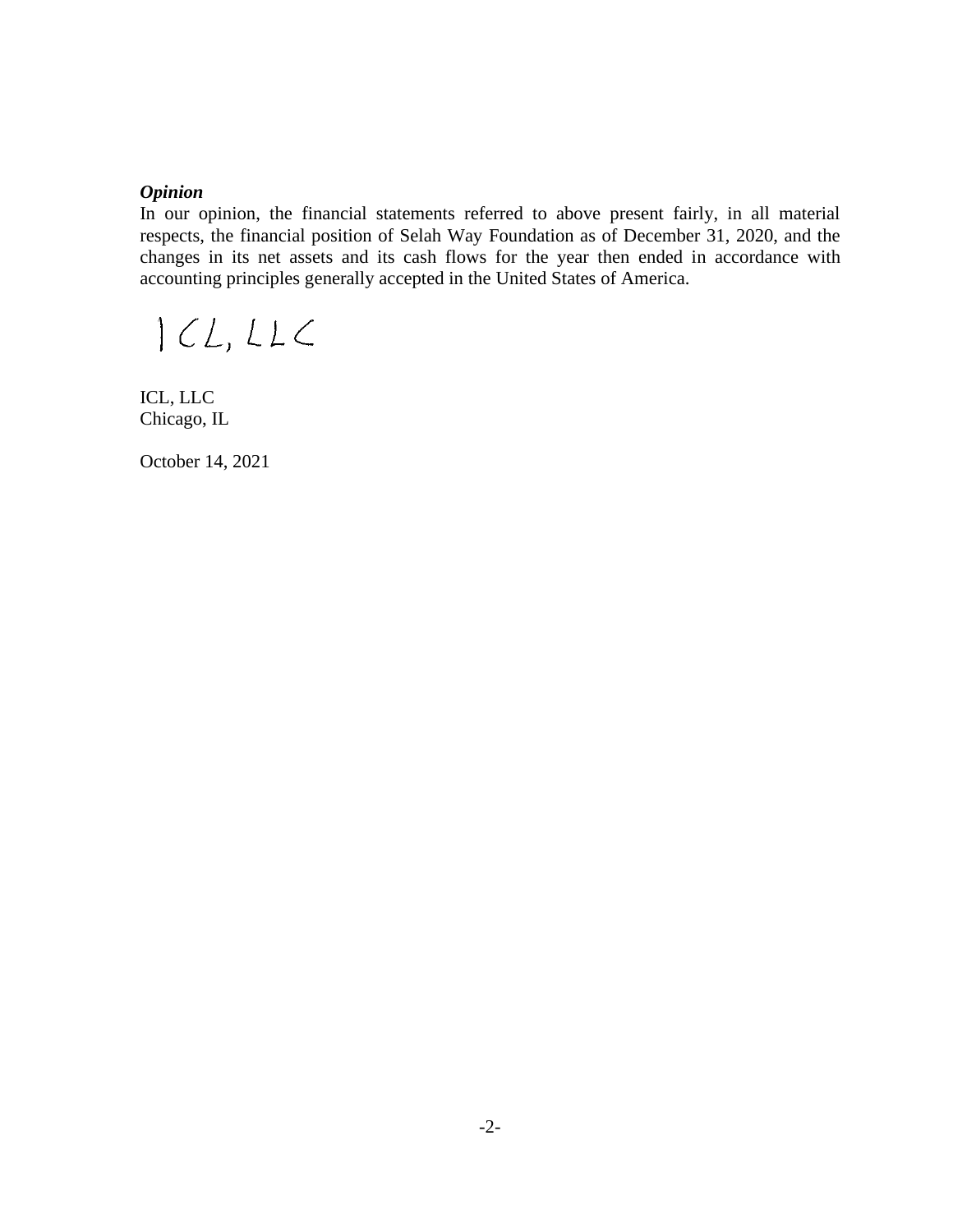# STATEMENT OF FINANCIAL POSITION

# DECEMBER 31, 2020

# **ASSETS**

| Cash and cash equivalents     | 273,257 |
|-------------------------------|---------|
| Investments                   | 383,951 |
| Prepaid expenses and deposits | 180,000 |
| Total assets                  | 837,208 |

# **LIABILITIES AND NET ASSETS**

| Liabilities:                          |             |
|---------------------------------------|-------------|
| <b>Accrued liabilities</b>            | \$<br>3,520 |
| Note payable                          | 14,462      |
| <b>Total liabilities</b>              | 17,982      |
| Net Assets:                           |             |
| Net assets without donor restrictions | 709,468     |
| Net assets with donor restrictions    | 109,758     |
| Total net assets                      | 819,226     |
| Total liabilities and net assets      | 837,208     |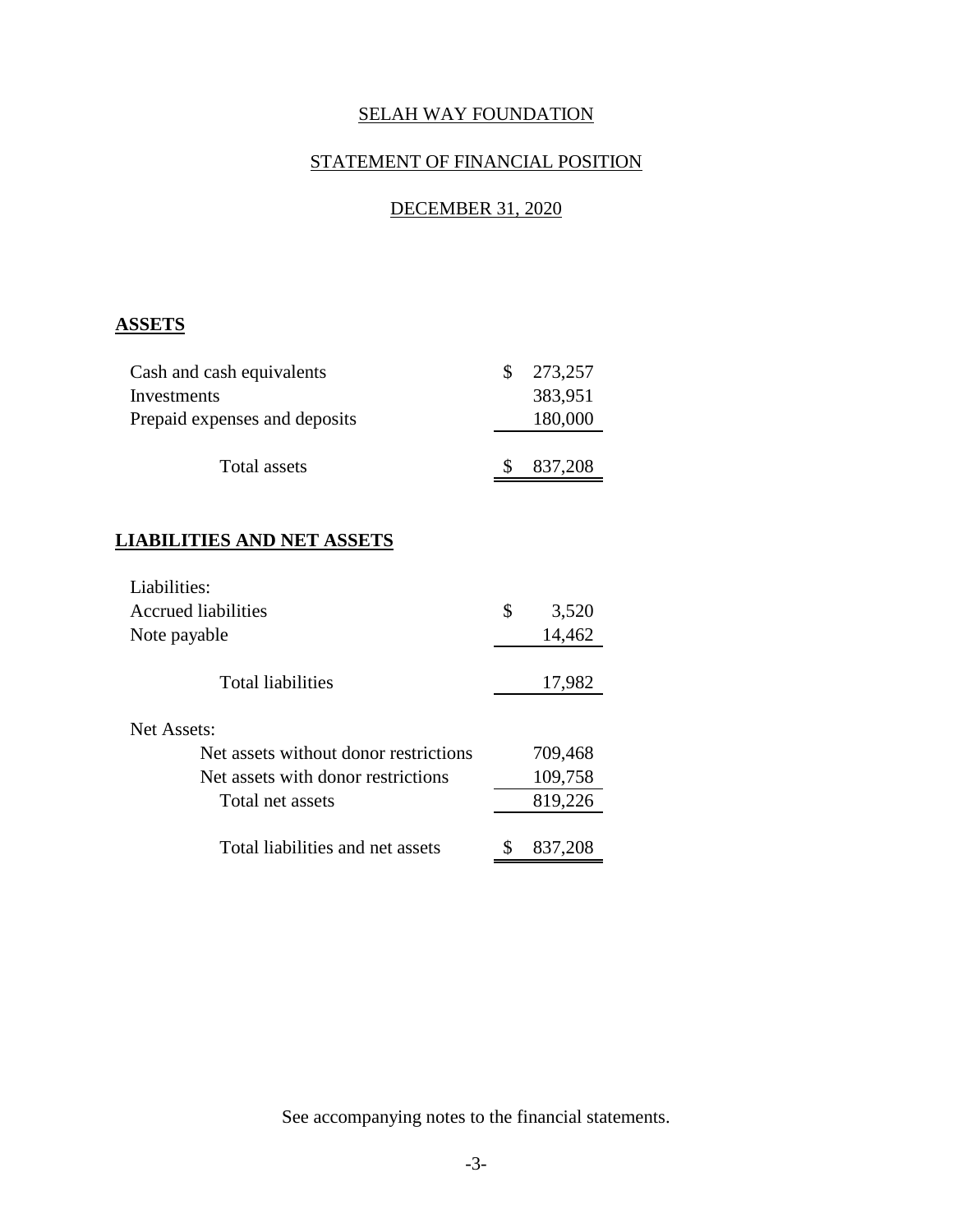# STATEMENT OF ACTIVITIES

# YEAR ENDED DECEMBER 31, 2020

|                                       | <b>Net Assets</b>            |                   |               |
|---------------------------------------|------------------------------|-------------------|---------------|
|                                       | Without<br><b>Net Assets</b> |                   |               |
|                                       | Donor                        | <b>With Donor</b> |               |
|                                       | <b>Restrictions</b>          | Restrictions      | Total         |
| <b>REVENUE AND SUPPORT:</b>           |                              |                   |               |
| Foundation contributions              | \$<br>750,625                | \$<br>250,000     | \$1,000,625   |
|                                       |                              |                   |               |
| Corporate contributions               | 50,000                       |                   | 50,000        |
| Individual contributions              | 8,147                        |                   | 8,147         |
| Interest and dividends                | 783                          |                   | 783           |
| Other income                          | 2,128                        |                   | 2,128         |
| Net assets released from restrictions | 225,242                      | (225, 242)        |               |
| <b>Total Revenue and Support</b>      | 1,036,925                    | 24,758            | 1,061,683     |
| <b>EXPENSES:</b>                      |                              |                   |               |
| Program services                      | 647,243                      |                   | 647,243       |
| Supporting services:                  |                              |                   |               |
| Management and general                | 9,354                        |                   | 9,354         |
| Fundraising                           | 7,280                        |                   | 7,280         |
| <b>Total Expenses</b>                 | 663,877                      |                   | 663,877       |
| <b>CHANGE IN NET ASSETS</b>           | 373,048                      | 24,758            | 397,806       |
| NET ASSETS, BEGINNING OF YEAR         | 336,420                      | 85,000            | 421,420       |
| NET ASSETS, END OF YEAR               | 709,468<br>\$                | \$<br>109,758     | \$<br>819,226 |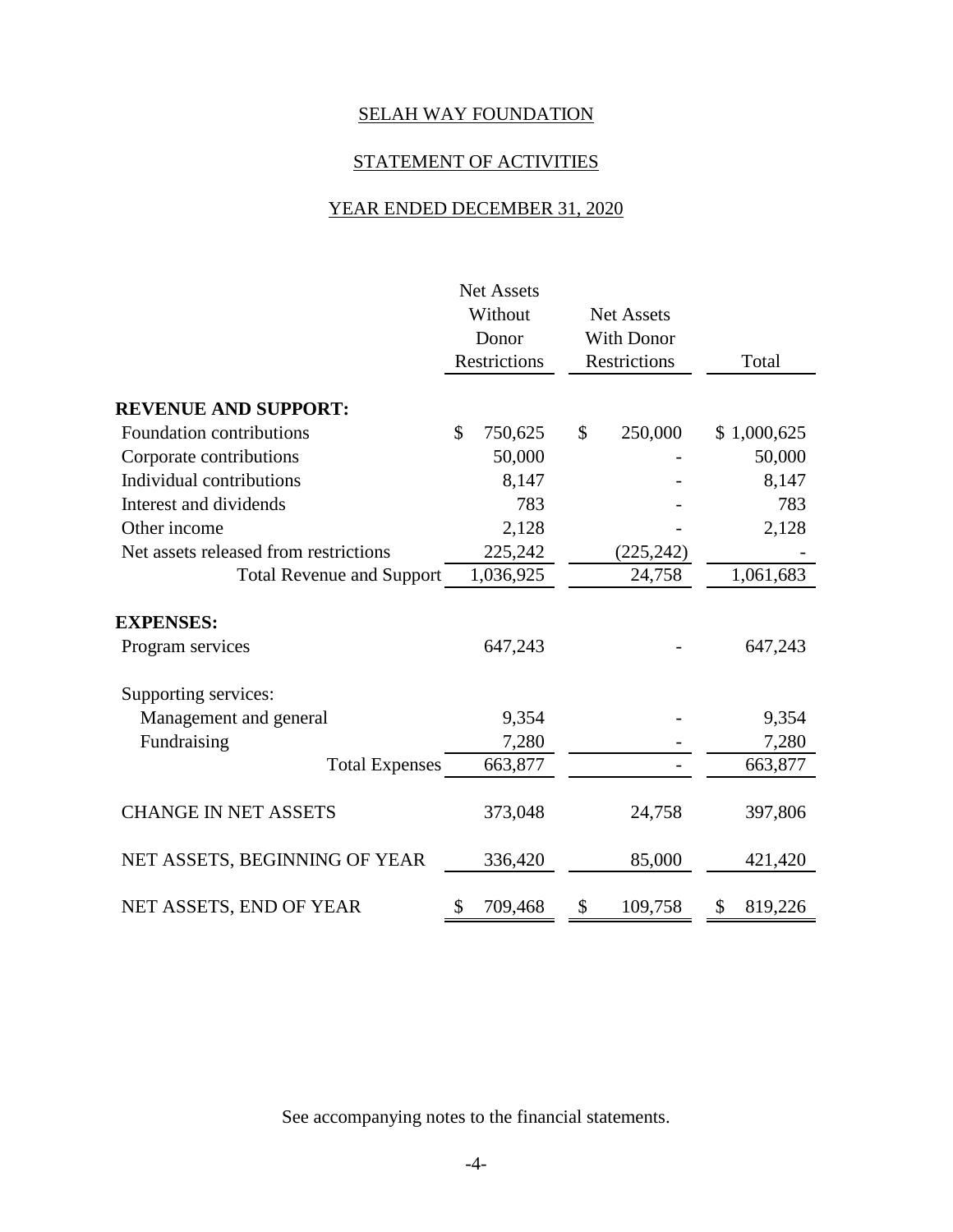#### STATEMENT OF FUNCTIONAL EXPENSES

#### YEAR ENDED DECEMBER 31, 2020

|                                             |    |            |                              |            | Total           |             |                          |            |
|---------------------------------------------|----|------------|------------------------------|------------|-----------------|-------------|--------------------------|------------|
|                                             |    |            |                              |            | Program         | Management  |                          |            |
|                                             |    | Prevention | Provision                    | Protection | <b>Services</b> | and General | Fundraising              | Total      |
| Salary, wages, payroll taxes                | æ. | 50,805     | 50,604                       | 50,604     | \$152,013       | \$          | $\equiv$                 | \$152,013  |
| <b>Employee benefits</b>                    |    |            |                              |            |                 | 200         |                          | <b>200</b> |
| Contract services                           |    | 23,424     | 17,924                       | 62,476     | 103,824         |             | 6,500                    | 110,324    |
| Grants to other nonprofits                  |    | 133,500    | $\qquad \qquad \blacksquare$ | 121,765    | 255,265         |             |                          | 255,265    |
| Legal and professional                      |    |            |                              |            |                 | 9,067       | $\overline{\phantom{0}}$ | 9,067      |
| Information technology                      |    | 1,708      | 1,708                        | 1,708      | 5,124           |             | -                        | 5,124      |
| Supplies and office expenses                |    | 486        | 486                          | 486        | 1,458           | 57          |                          | 1,515      |
| Cultivation and stewardship                 |    |            |                              |            |                 |             | 780                      | 780        |
| Public relations, marketing and advertising |    | 47,204     | 15,304                       | 15,304     | 77,812          |             | $\overline{\phantom{0}}$ | 77,812     |
| Bank charges and credit card fees           |    |            |                              |            |                 | 30          |                          | 30         |
| Dues and subscriptions                      |    | 1,778      | 1,778                        | 1.778      | 5,334           |             |                          | 5,334      |
| Travel and reimbursements                   |    | 15,471     | 15,471                       | 15,471     | 46,413          |             |                          | 46,413     |
| Total expenses                              |    | 274,376    | 103,275                      | 269,592    | \$647,243       | 9,354       | 7,280                    | \$663,877  |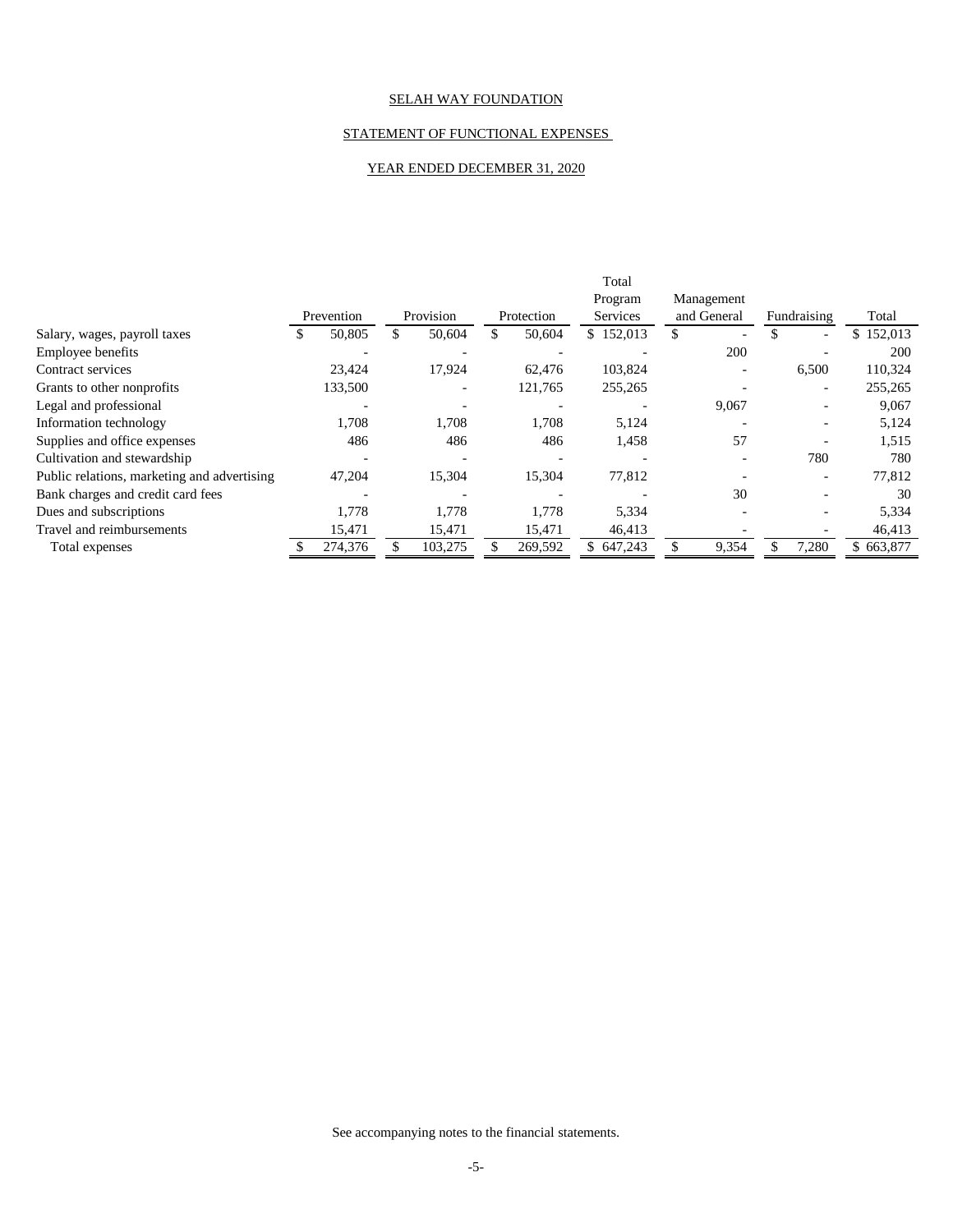### STATEMENT OF CASH FLOWS

# YEAR ENDED DECEMBER 31, 2020

## **Cash Flows From Operating Activities:**

| Change in net assets                             | \$<br>397,806 |
|--------------------------------------------------|---------------|
| Adjustments to reconcile change in net assets to |               |
| net cash provided by operating activities:       |               |
| Change in assets and liabilities:                |               |
| Pledges receivable                               | 50,896        |
| Prepaid expenses and deposits                    | (180,000)     |
| <b>Accrued liabilities</b>                       | (10, 370)     |
| Deferred compensation                            | (15,000)      |
| Net cash provided by operating activities        | 243,332       |
| <b>Cash Flows From Investing Activities:</b>     |               |
| Purchase of investments                          | (440, 782)    |
| Sales of Investments                             | 377,500       |
| Net cash used in investing activities            | (63, 282)     |
| <b>Cash Flows From Financing Activities:</b>     |               |
| <b>SBA PPP loan</b>                              | 14,462        |
| Net increase in cash and cash equivalents        | 194,512       |
| Cash and cash equivalents, Beginning of Year     | 78,745        |
| Cash and cash equivalents, End of Year           | \$<br>273,257 |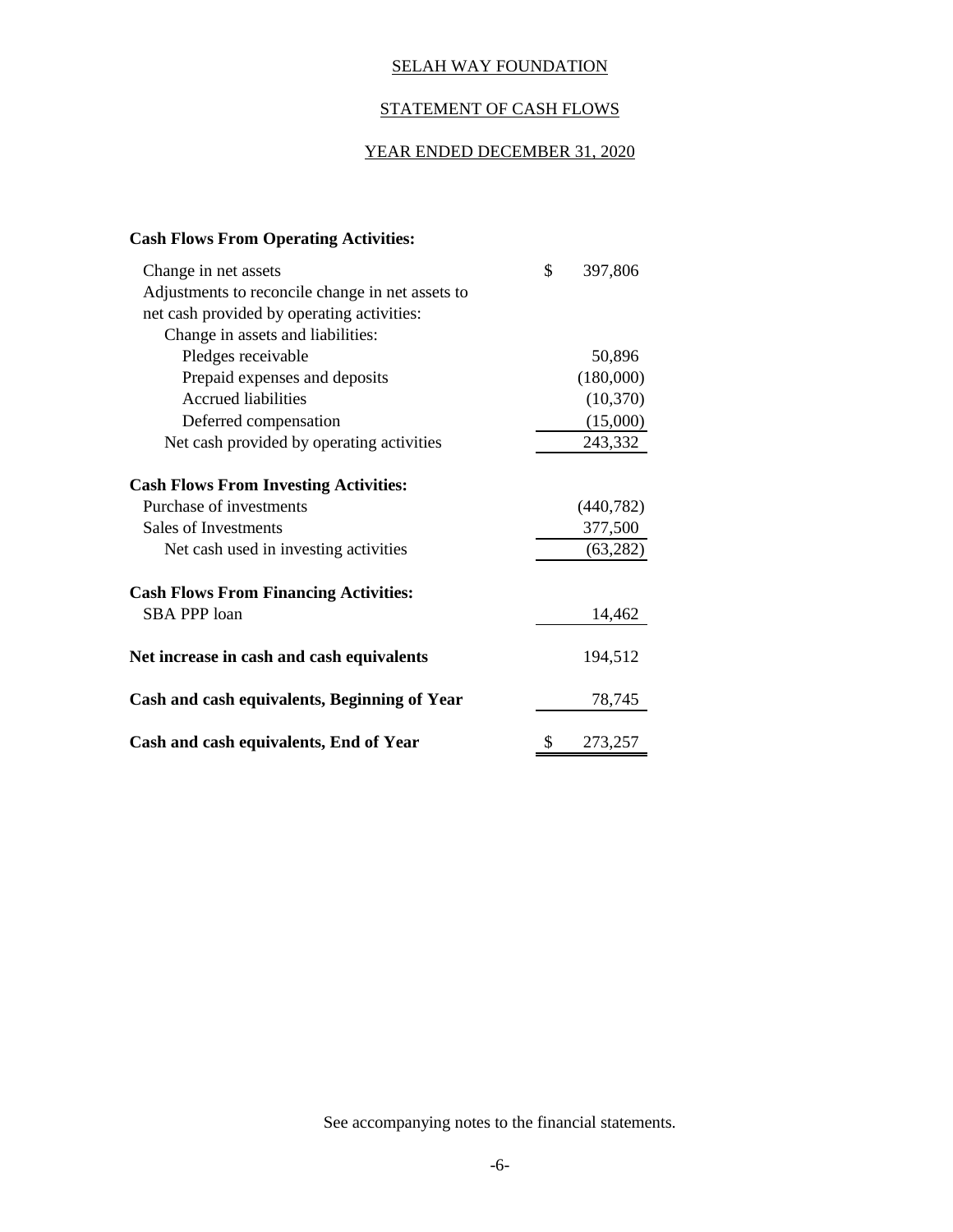# NOTES TO FINANCIAL STATEMENTS

## YEAR ENDED DECEMBER 31, 2020

### **NOTE 1 – NATURE OF ORGANIZATION**

Selah Way Foundation ("Foundation") is an Illinois nonprofit corporation that was founded in 2018. The Foundation offers care for sex trafficking survivors. It is a global network of anti-sex trafficking service providers dedicated to eradicating this problem globally through three initiatives: Prevention, Protection, and Provision.

- Prevention educates and empowers children and interveners through customized, cutting-edge curriculums so that they can recognize signs of exploitation and discover the power of their voice to speak out against abuse.
- Protection trains first responders and medical professionals, in partnership with the Global Strategic Operatives Unit and former law enforcement officers. These experts train professionals working with individuals at-risk for and involved in exploitation on how to protect victims and take action against predators.
- Provision provides a safe haven for survivors of sexual exploitation to heal from trauma and receive restorative services.

# **NOTE 2 – SUMMARY OF SIGNIFICANT ACCOUNTING POLICIES**

A summary of the significant accounting policies applied in the preparation of the accompanying financial statements follows:

### Basis of Accounting

The financial statements of Foundation have been prepared on the accrual basis of accounting in accordance with U.S. Generally Accepted Accounting Principles.

#### Accounting Policies

The Foundation follows accounting standards established by the Financial Accounting Standards Board (FASB) to ensure consistent reporting of financial condition, results of activities, and cash flows. Reference to Generally Accepted Accounting Principles (GAAP) in these footnotes is to the *FASB Accounting Standards Codification*, sometimes referred to as the Codification or ASC.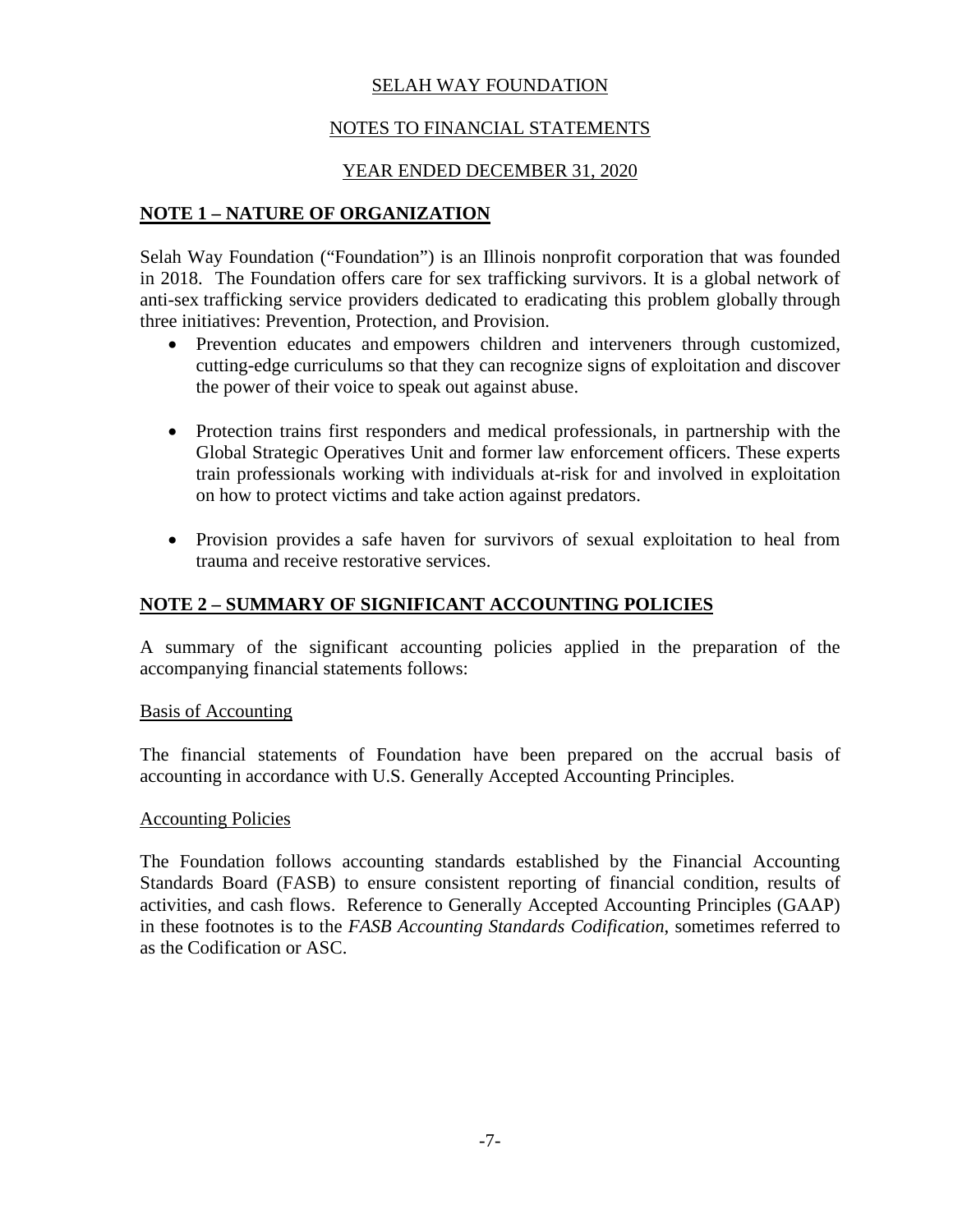### NOTES TO FINANCIAL STATEMENTS (Continued)

### YEAR ENDED DECEMBER 31, 2020

### **NOTE 2 – SUMMARY OF SIGNIFICANT ACCOUNTING POLICIES - Continued**

#### Financial Statement Presentation

The Foundation presents financial information pursuant to FASB Accounting Standards Codification *Not-for-Profit Entities: Presentation of Financial Statements (Subtopic 205),* which establishes standards for external financial reporting by not-for-profit organizations and requires that resources be classified into distinct net asset categories according to externally (donor) imposed restrictions. In addition, the Foundation is required to present a statement of cash flows.

*Net Assets Without Donor Restrictions* – Net assets that are not subject to donor-imposed restrictions are net assets without donor restrictions. These assets include the revenues and expenses of the primary operations of the Foundation. Donor restricted contributions and grants whose restrictions are met in the same reporting period are reported as net assets without donor restrictions.

*Net Assets With Donor Restrictions* – Net assets subject to donor or grant-imposed stipulations that may or will be met either by actions of the Foundation and/or the passage of time are classified as net assets with donor restrictions. When a restriction expires, net assets with donor restrictions are reclassified to net assets without donor restrictions and reported in the statement of activities as net assets released from restrictions.

#### Cash and Cash Equivalents

The Foundation considers cash and cash equivalents to include checking and savings accounts.

#### Revenue Recognition

All contributions are considered to be available for unrestricted use unless specified by the donor. Contributions are recognized as revenues when the contributions are awarded. Revenue from grants is considered earned when it is expended in accordance with the agreement.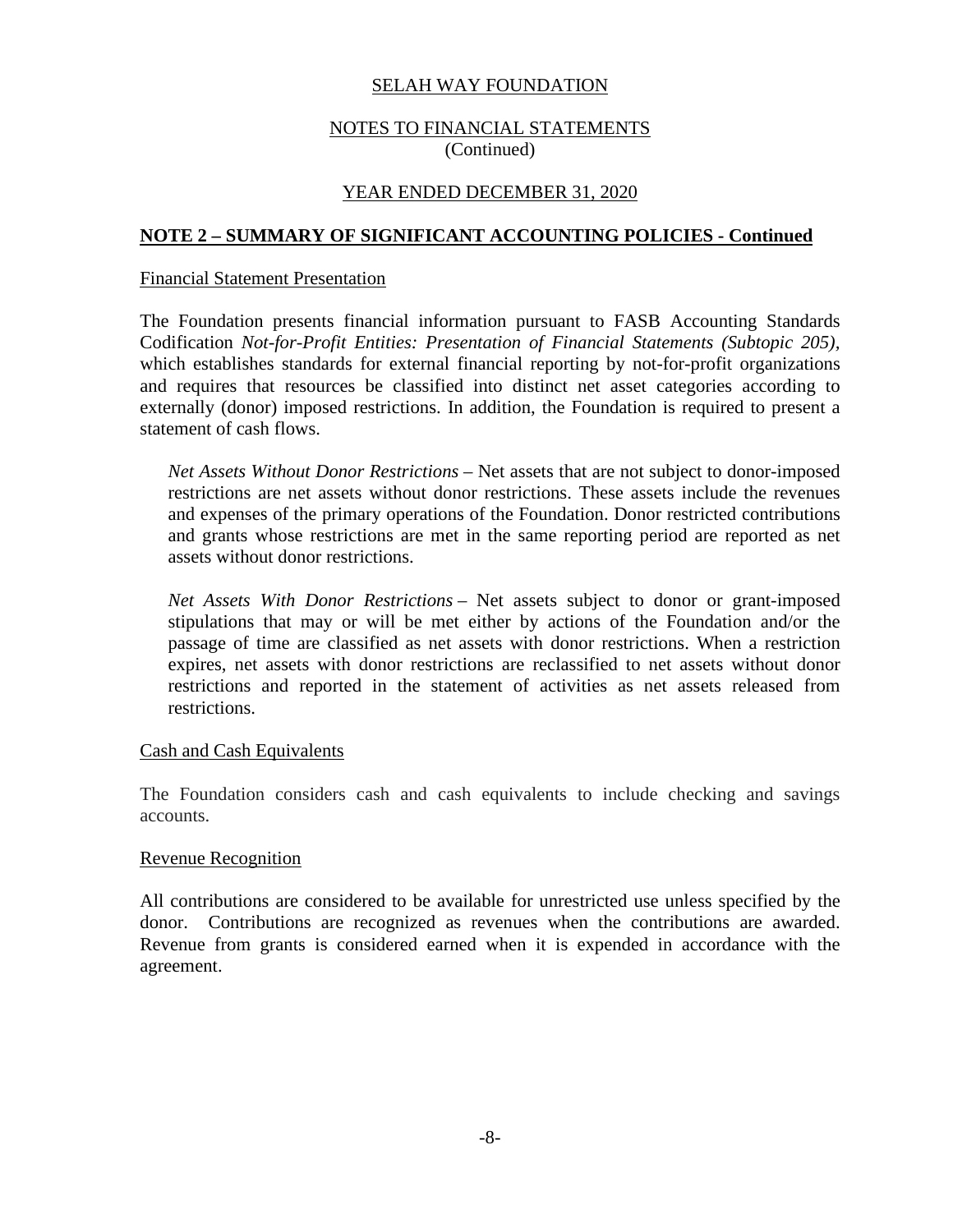### NOTES TO FINANCIAL STATEMENTS (Continued)

### YEAR ENDED DECEMBER 31, 2020

### **NOTE 2 – SUMMARY OF SIGNIFICANT ACCOUNTING POLICIES - Continued**

#### Pledges and Contributions Receivable

Pledges and Contributions receivable represents unconditional commitments made by donors. Contributions receivable that are expected to be collected in less than one year are reported at net realizable value. Contributions receivable that are expected to be collected in more than one year are recorded at fair value at the date of promise. That fair value is computed using a present value technique applied to anticipated cash flows. Amortization of the resulting discount is recognized as additional contribution revenue. Management determines a reserve for doubtful contributions receivable based on estimates of collectability with certain donors with past experience as well as a general reserve for the remaining amount. Based on a review of outstanding receivables, management determined that an allowance for doubtful accounts was not necessary at December 31, 2020.

#### Investments

The Foundation invests in various marketable securities. Investments in marketable securities with readily determinable fair values and all investments in debt securities are stated at their fair value in the statement of financial position. Investment income, realized gains (losses), and change in unrealized gains (losses) are reflected in the statements of activities. Investments received as contributions are recorded at fair value at the date of receipt. The Foundation's investment portfolio is subject to various risks, such as interest rate, credit, and overall market volatility. Because of these risks, it is possible that change in the fair value of investments may occur and that such changes could materially affect the Foundation's financial statements.

#### Use of Estimates

The preparation of financial statements in conformity with U.S. generally accepted accounting principles requires management to make estimates and assumptions that affect the reported amounts of assets and liabilities and disclosures of contingent assets and liabilities at the date of the financial statements, as well as the reported amounts of revenue and expenses during the reporting period. Actual results could differ from those estimates.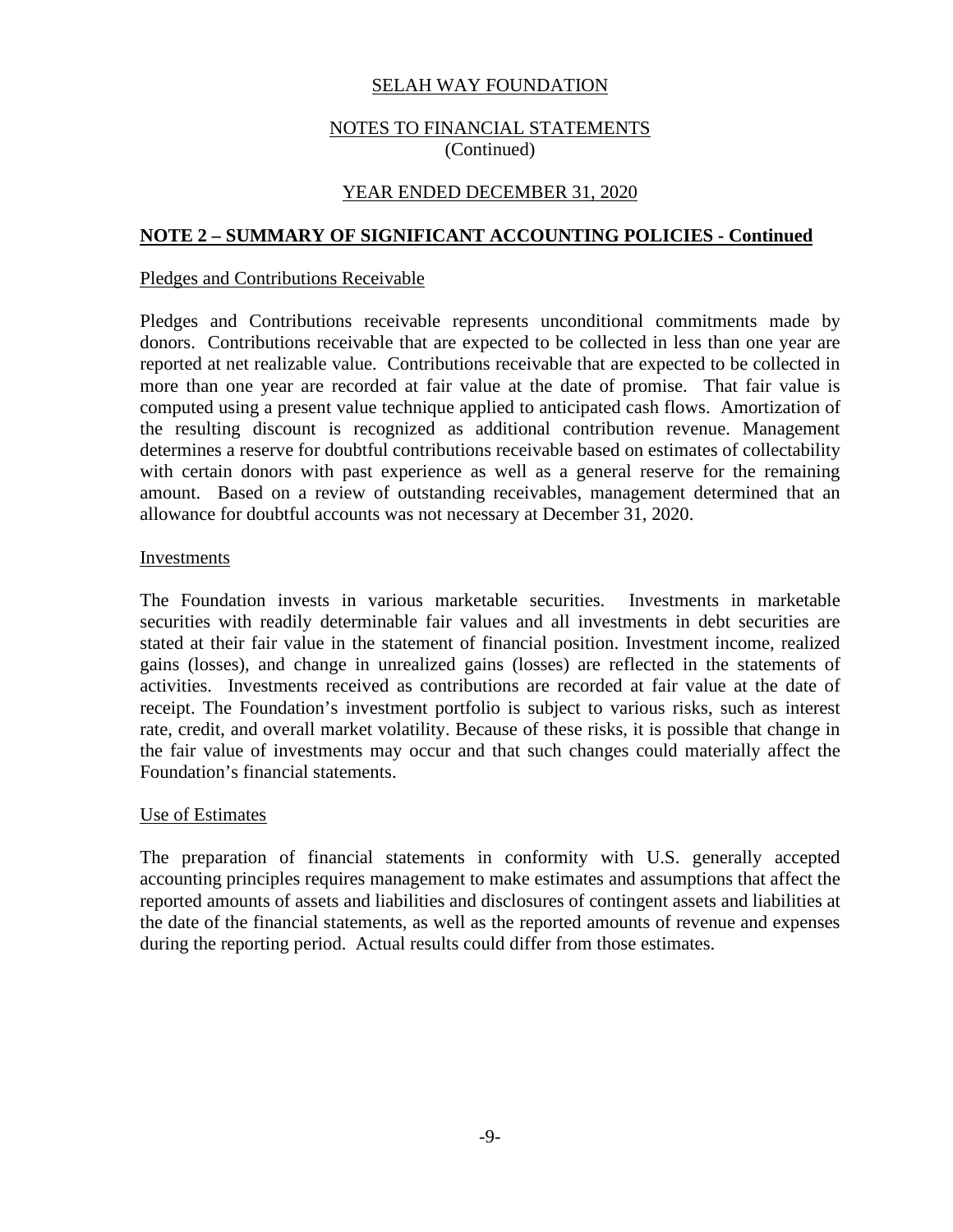### NOTES TO FINANCIAL STATEMENTS (Continued)

### YEAR ENDED DECEMBER 31, 2020

### **NOTE 2 – SUMMARY OF SIGNIFICANT ACCOUNTING POLICIES - Continued**

#### Tax-Exempt Status

The Foundation is a tax-exempt organization under Section  $501(c)$  (3) of the Internal Revenue Code and follows the accounting standard on accounting for uncertainty in income taxes, which addresses the determination of whether tax benefits claimed or expected to be claimed on a tax return should be recorded in the financial statements. Under this guidance the Foundation may recognize the tax benefits from an uncertain tax position only if it is more likely than not that the tax position will be sustained on examination by taxing authorities, based on the technical merits of the position. Examples of tax positions include the tax-exempt status of the Foundation and various positions related to potential sources of unrelated business taxable income. There were no unrecognized tax benefits identified or recorded as liabilities for the reporting period presented in the financial statements. As of and for the year ended December 31, 2020, management has determined that there are no uncertain tax positions. The Foundation files Form 990 in the U.S. federal jurisdiction and the State of Illinois.

#### Fair Value of Financial Instruments

The carrying amounts of cash and cash equivalents, investments, accrued liabilities approximate fair value because of the short-term maturity of these financial instruments.

#### Functional Allocation of Expenses

The costs of providing program services have been summarized on a functional basis in the statement of activities. Expenses that can be identified with program expenses are allocated directly according to their natural classification. Accordingly, certain costs have been allocated between the program and supporting services benefited as follows:

Salary and benefits Professional services

Expenses Method of Allocation Time and effort Time and effort

#### Subsequent Events

The Foundation has evaluated subsequent events for potential recognition and/or disclosures through October 14, 2021, the date the financial statements were available to be issued.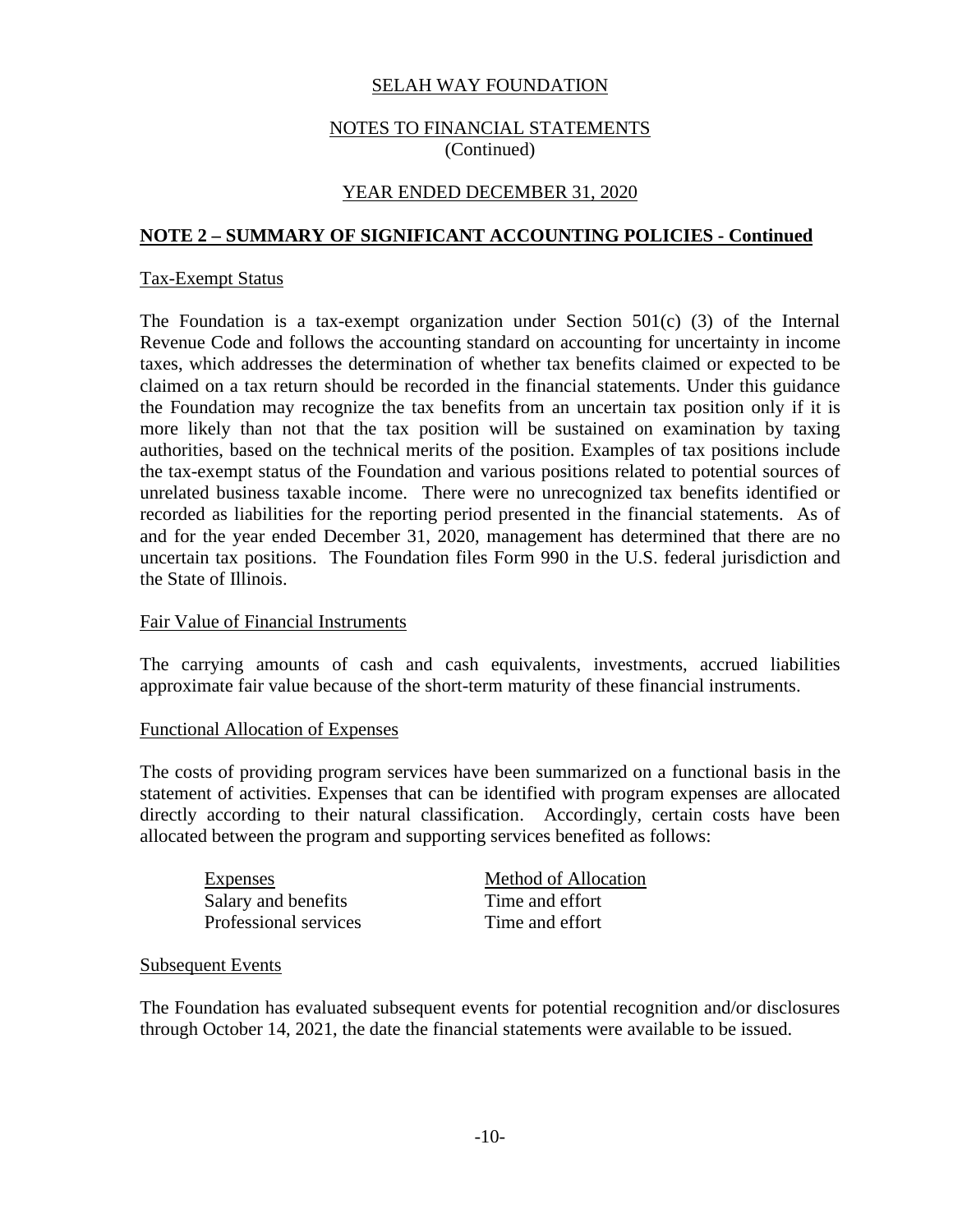## NOTES TO FINANCIAL STATEMENTS (Continued)

# YEAR ENDED DECEMBER 31, 2020

# **NOTE 3 – CONCENTRATION OF CREDIT RISK**

The Foundation maintains its cash checking accounts, which from time to time may exceed the federally insured limits of \$250,000. The Foundation has not experienced any losses in such accounts and believes that it is not exposed to any significant risk on cash and cash equivalents.

# **NOTE 4 – FAIR VALUE MEASUREMENTS AND DISCLOSURES**

Pursuant to FASB Accounting Standards Codification *"Fair Value Measurements and Disclosures (Topic 820)"*, the Organization reports its fair value measures using a three-level hierarchy that prioritizes the inputs used to measure fair value. This hierarchy requires that entities maximize the use of observable inputs and minimize the use of unobservable inputs when measuring fair value of an asset or liability as of the measurement date. The three levels are defined as follows:

- Level 1 Inputs are quoted prices in active markets for identical assets or liabilities.
- Level 2 Inputs other than quoted prices included in Level 1 that are observable for the asset or liability, either directly or indirectly. This includes quoted prices for similar assets or liabilities in active markets, quoted prices for identical or similar assets or liabilities in markets that are not active, inputs other than quoted prices that are observable for the asset or liability, or inputs that are derived principally from or corroborated by observable market data.
- Level 3 Inputs are unobservable for the asset or liability. Unobservable inputs reflect the reporting entity's own assumptions about the assumptions that market participants would use in pricing the asset or liability developed based on the best information available in the circumstances.

A financial instrument's categorization within the valuation hierarchy is based upon the lowest level of input that is significant to the fair value measurement.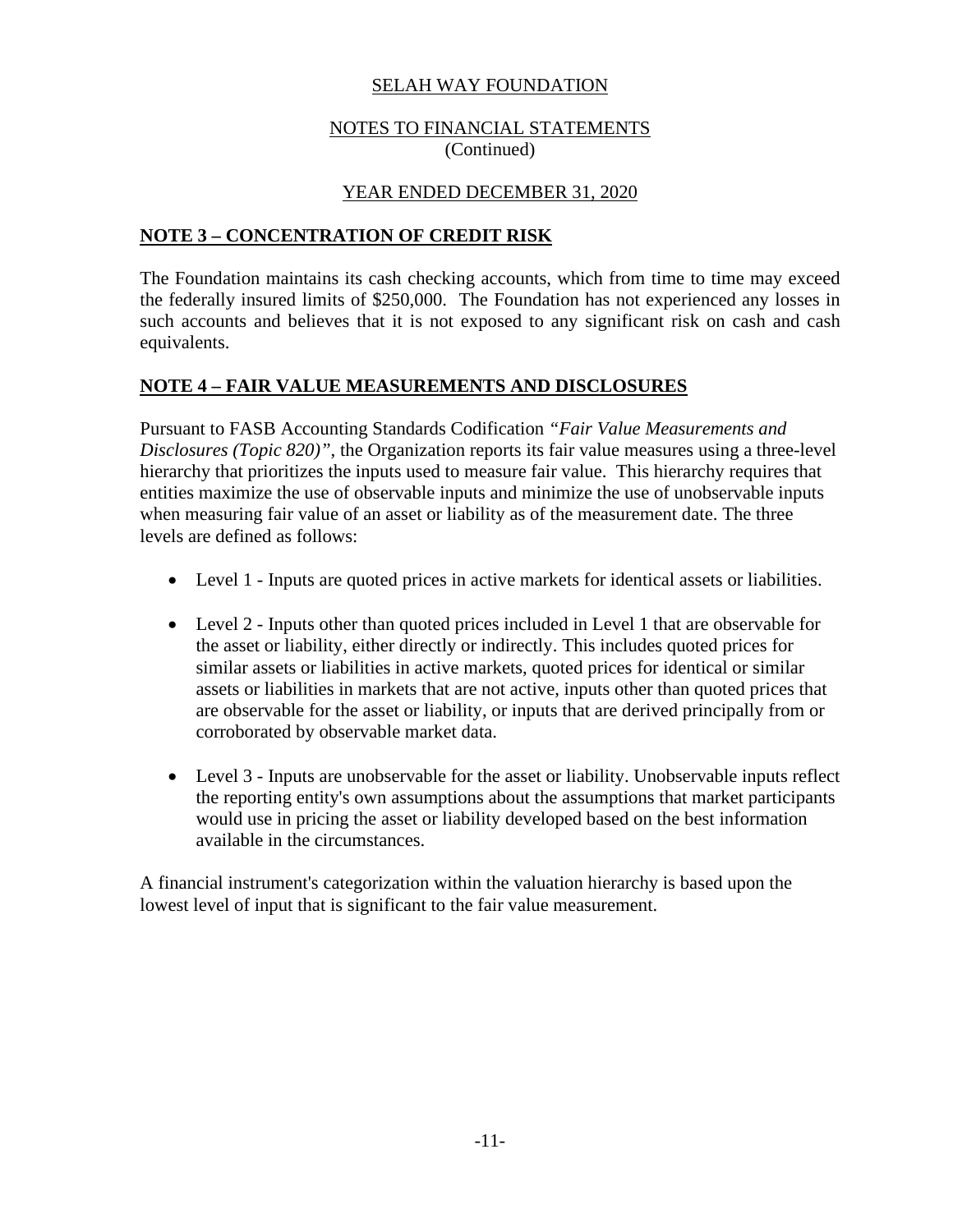### NOTES TO FINANCIAL STATEMENTS (Continued)

# YEAR ENDED DECEMBER 31, 2020

### **NOTE 4 – FAIR VALUE MEASUREMENTS AND DISCLOSURES - Continued**

The following table presents financial instruments that are measured at fair value on a recurring basis and are subject to disclosure requirements of ASC 821-10 as of December 31, 2020:

|                    | Total                    | Level 2<br>Level 1       |  |                          |  | Level 3                  |  |
|--------------------|--------------------------|--------------------------|--|--------------------------|--|--------------------------|--|
| <b>ASSETS</b>      |                          |                          |  |                          |  |                          |  |
| Money market funds | 383,951                  | $\overline{\phantom{a}}$ |  | 383,951                  |  | $\overline{\phantom{0}}$ |  |
| Total              | 383,951                  | $\overline{\phantom{a}}$ |  | 383,951                  |  |                          |  |
| <b>LIABILITIES</b> | $\overline{\phantom{a}}$ |                          |  | $\overline{\phantom{0}}$ |  | $\overline{\phantom{a}}$ |  |

The following methods and assumptions were used to estimate the fair value for each class of financial instrument measured at fair value:

 Short-term investments - The fair value of short-term investments, consisting primarily of money market funds, is classified as Level 2 as these funds are not traded on a regular basis.

# **NOTE 5 – INVESTMENTS**

Investments, stated at fair value, at December 31, 2020 include money market funds (\$383,951). Investment returns, consisting of interest and dividend income (\$783) is reported on the statement of activities.

# **NOTE 6 – IN-KIND CONTRIBUTIONS**

The Foundation is also the recipient of a variety of donated materials and services by volunteers for fundraising events and other activities; however the value of these goods and services are not measurable.

### **NOTE 7 – PLEDGES RECEIVABLE**

Contributions receivable represent unconditional promises to give. The Foundation anticipates the timing of the contribution fulfillment according to payment schedules specified by donors. There were no pledges receivable balances as of December 31, 2020.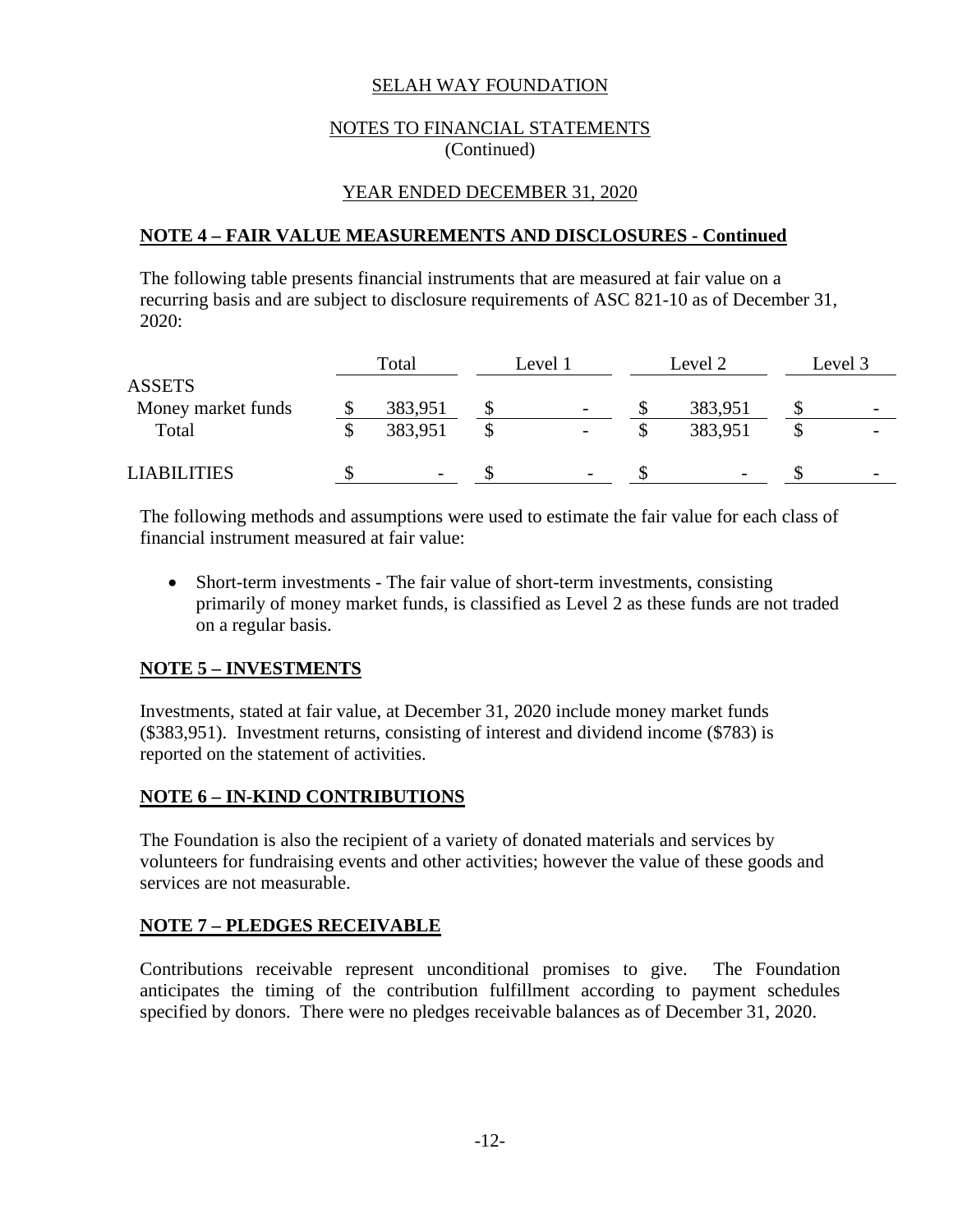### NOTES TO FINANCIAL STATEMENTS (Continued)

### YEAR ENDED DECEMBER 31, 2020

### **NOTE 8 – DEFERRED COMPENSATION**

Deferred compensation (\$15,000) represents an accrual for the services of the Foundation's CEO/President for services rendered in 2019 according to the board approved employment agreement that was paid in 2020.

#### **NOTE 9 – NET ASSETS WITH DONOR RESTRICTIONS**

Net assets with donor restrictions at December 31, 2020 (\$109,758) are available for the Global Strategic Operatives programs.

Net assets with donor restrictions of \$225,242 were released into operations during 2020 for fulfilling donor specified purposes as follows:

| <b>Global Strategic Operatives</b> | 140,242 |
|------------------------------------|---------|
| <b>General Operations</b>          | 50,000  |
| Preventive Education and Training  | 35,000  |
|                                    | 225,242 |

### **NOTE 10 – SBA PPP LOAN PROCEEDS**

In May 2020, the Foundation was granted a loan for \$14,462 pursuant to the Paycheck Protection Program ("PPP) under Division A, Title I of the CARES Act, which was enacted March 27, 2020.

The loan may be prepaid the Foundation at any time prior to maturity with no prepayment penalties. Funds from the loan may only be used for payroll costs, rent obligations, and covered utility payments. Under the terms of the PPP, certain amounts of the loan may be forgiven if they are used for qualifying expenses as described in the CARES Act. If the SBA does not confirm forgiveness of the loan or only partially confirms loan forgiveness, the Foundation will be obligated to repay the unforgiven loan balance within two years (or five years of the original note in amended as allowed under the PPP Flexibility Act) from the loan funding date plus interest of 1% per annum. The Foundation expects to be granted full forgiveness for the PPP loan during 2021.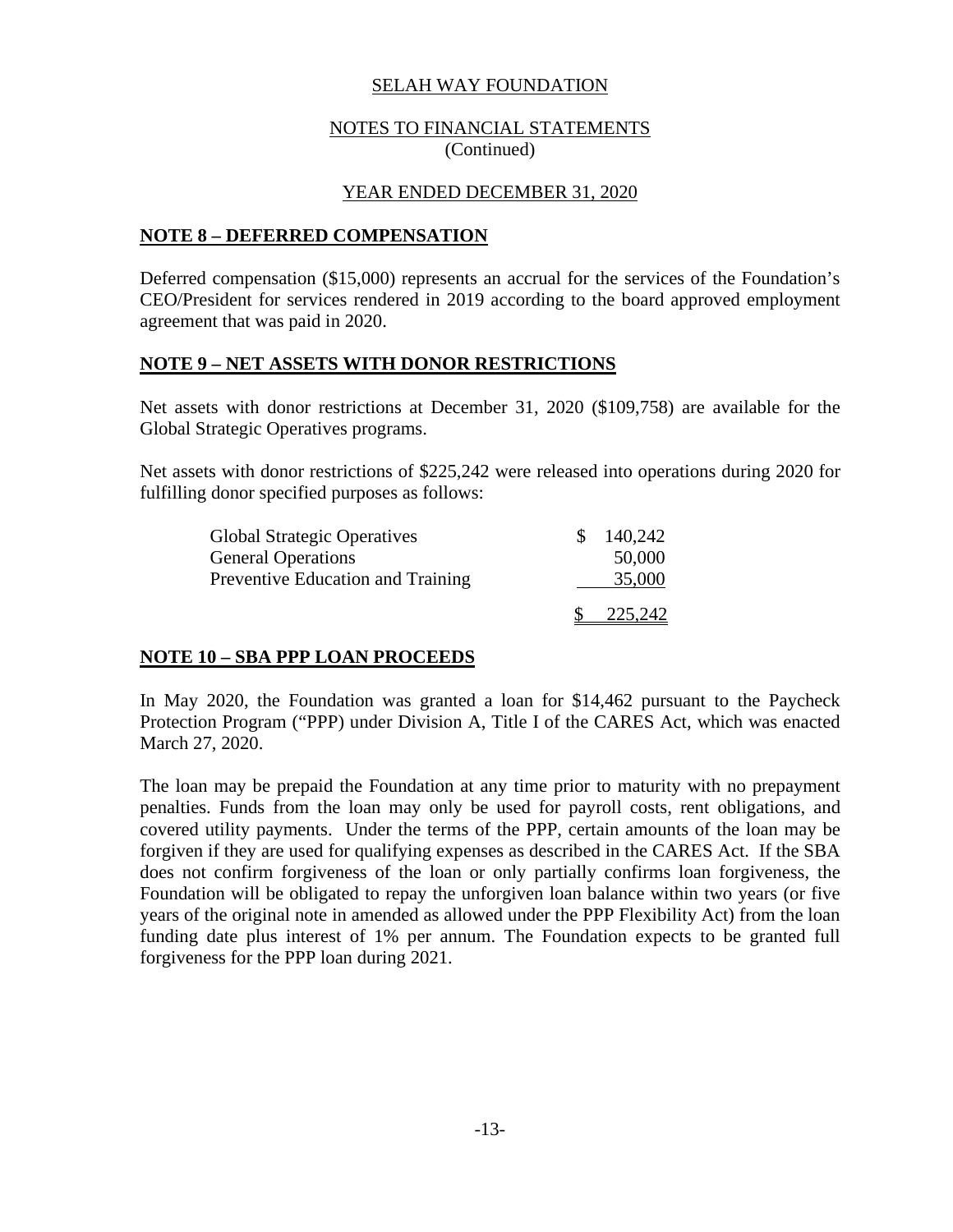### NOTES TO FINANCIAL STATEMENTS (Continued)

### YEAR ENDED DECEMBER 31, 2020

### **NOTE 11 – LIQUIDITY AND AVAILABILITY**

Financial assets available for general expenditures, that is, without donor or other restrictions limiting use, within one year as of December 31, 2020 are:

| Financial assets:                                              |            |
|----------------------------------------------------------------|------------|
| Cash and cash equivalents                                      | 273,257    |
| Investments                                                    | 383,951    |
| Total financial assets                                         | 657,208    |
| Less: financial assets held to meet donor-imposed restrictions | (109, 758) |
| Amount available for general expenditures within one year      | 547,450    |

# **NOTE 12 – NEW ACCOUNTING PRONOUNCEMENTS**

On January 1, 2020, the Foundation adopted, ASU 2014-09, *Revenue from Contracts with Customers (Topic 606):* as amended as management believes that the standard improves the usefulness and understandability of the Foundation's financial reporting. ASU 2014-09, as amended, is effective for annual reporting periods beginning after December 15, 2019. Analysis of the various provisions of this standard has resulted in no significant changes in the way the Foundation recognizes revenue, and therefore no changes to the previously issued audited financial statements were required on a retrospective basis.

In February 2016, the FASB issued ASU No. 2016-02, *Leases (Topic 842)*. This standard requires increased transparency and comparability among organizations by requiring them to recognize lease assets and lease liabilities on the balance sheet and disclosing key information about leasing arrangements. The provisions of this standard are effective for fiscal years beginning after December 15, 2020 and early adoption is permitted. Management is currently evaluating the impact of adopting this standard.